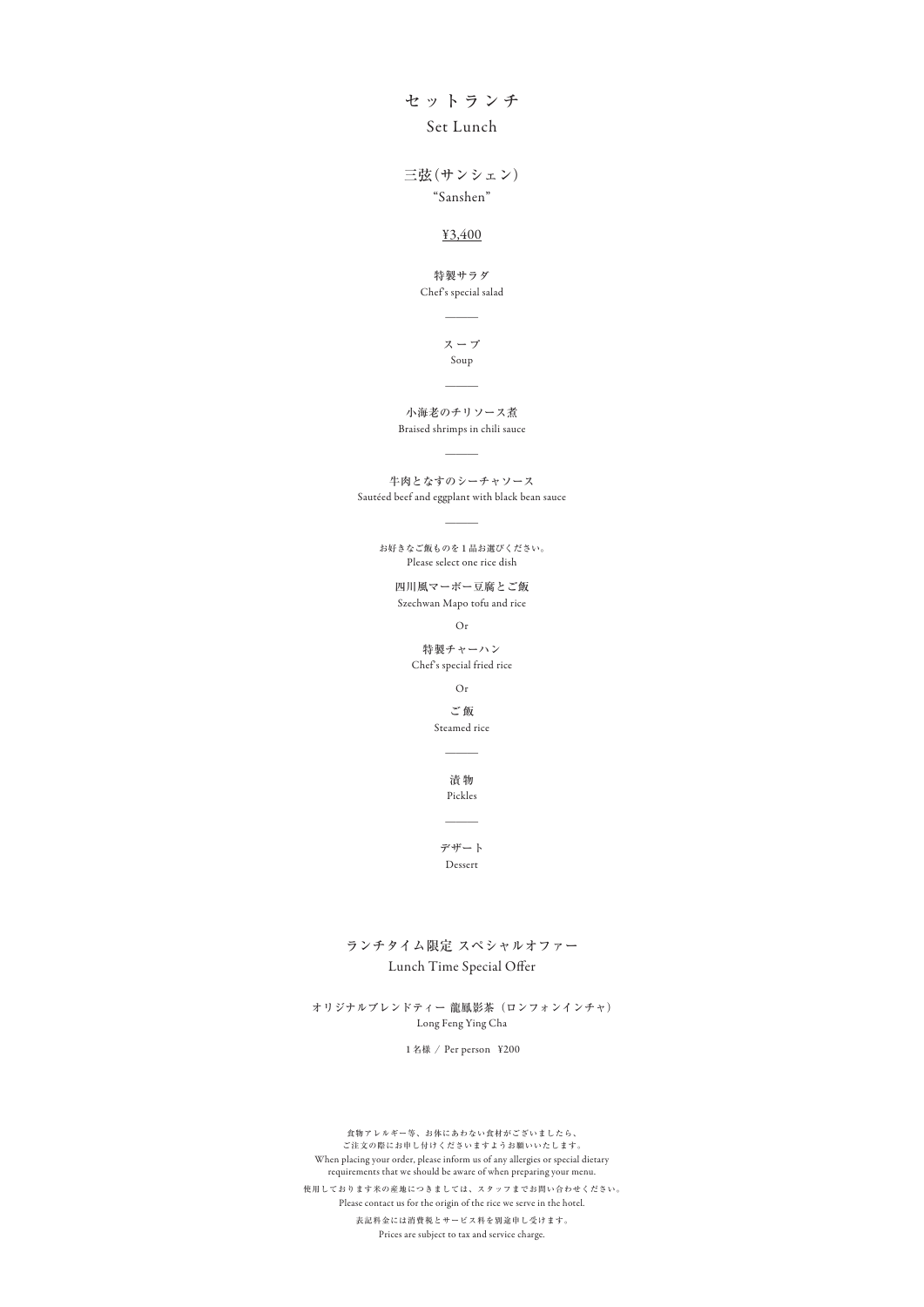## セットランチ Set Lunch

Chef's special salad 特製サラダ

 $\overline{\phantom{a}}$ 

### "Kakuko"

 $\overline{\phantom{a}}$ Soup

#### ¥2,600

革胡(カクコ)

Pickles 漬 物

 $\overline{\phantom{a}}$ 

スープ

#### Dessert デザート

A 小海老のチリソース煮 Braised shrimps in chili sauce

> Steamed rice ご飯

> > $\overline{\phantom{a}}$

C 鶏肉の黒酢ソース Sweet and sour pork with black vinegar

Spicy sauce scrambled eggs with pork and black fungus D 辛味入り豚肉ときくらげの玉子の炒め

> Sautéed cuttlefish with spicy sauce E 文甲イカの辛味炒め

Szechwan Mapo tofu and rice 四川風マーボー豆腐とご飯

Please select one rice dish お好きなご飯ものを1品お選びください。

 $\overline{\phantom{a}}$ 

Or

Or

Chef's special fried rice 特製チャーハン

Sautéed beef and eggplant with black bean sauce B 牛肉となすのシーチャソース

Or

Or

Or

Please select one main dish お好きなメインディッシュを1品お選びください。

Or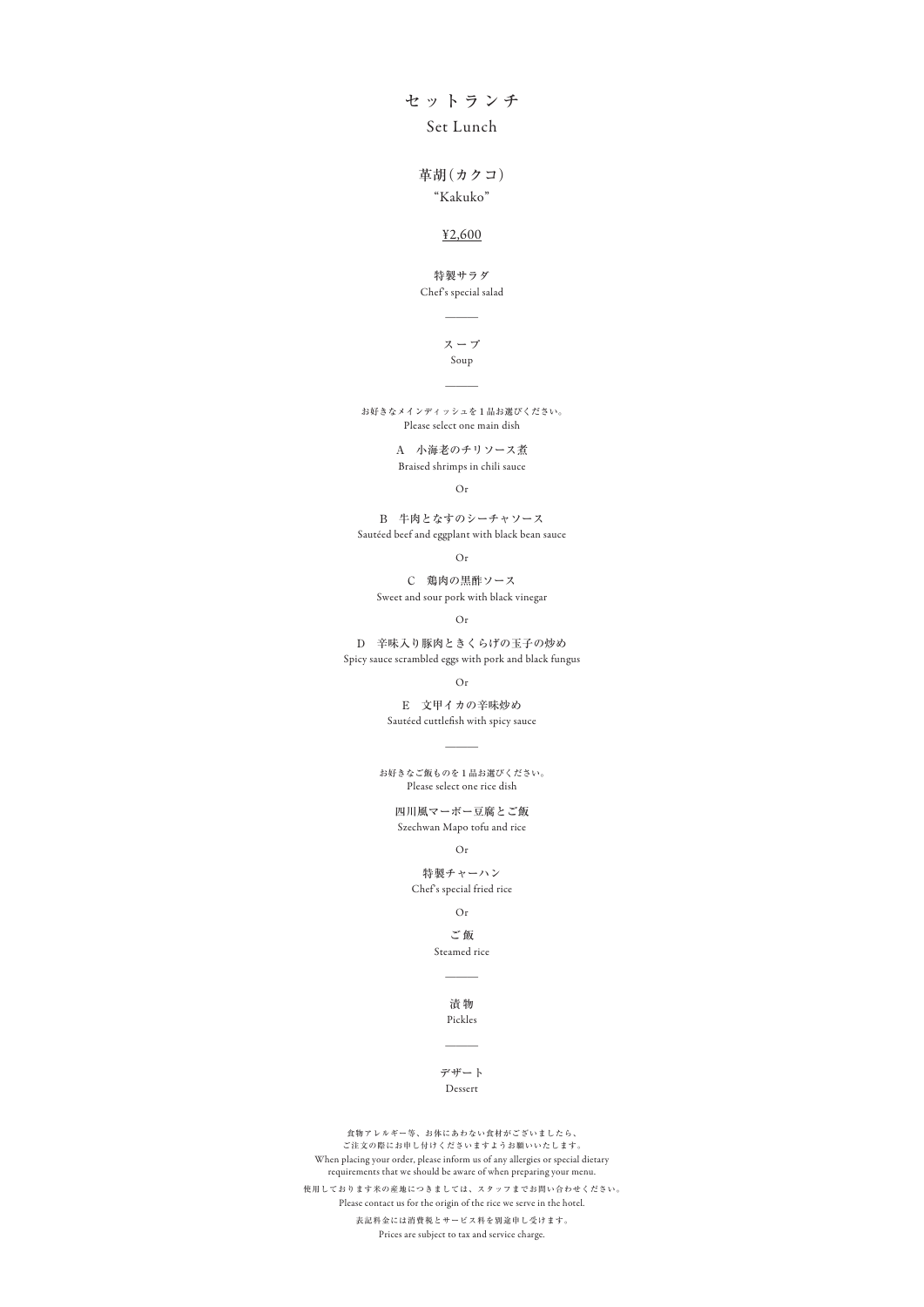#### 川式酸辣湯麵 Hot and sour noodles with pork and seafood 酸味と辛味入り五目そば リング 川式酸辣湯麵 1,900

Spicy Shanghai style Dan Dan sesame soup noodles with pork and seafood

| 五目チャーハン<br>Fried rice with shrimp, pork and vegetable                                 | 楊州金粟炒飯 | ¥1,800 |
|---------------------------------------------------------------------------------------|--------|--------|
| 蟹肉とレタスのチャーハン<br>Fried rice with crabmeat and lettuce                                  | 蟹肉生菜炒飯 | 2,000  |
| 牛肉のオイスターソースあんかけ御飯<br>Braised beef in oyster sauce served on rice                      | 蠔油牛肉飯  | 1,800  |
| 小海老と蟹肉の卵とじあんかけ御飯<br>Braised shrimps and crabmeat<br>with scrambled egg served on rice | 滑蛋蟹蝦燴飯 | 1,800  |
| 海鮮入り中国粥<br>Rice porridge with seafood                                                 | 生滾海鮮粥  | 1,600  |
| 鶏肉とコーン入り中国粥<br>Rice porridge with chicken and sweet corn                              | 粟米雞丁粥  | 1,500  |
| 干し貝柱入り中国粥<br>Rice porridge with dried scallop                                         | 生滾瑤柱粥  | 1,400  |
| 黄にら入りシーフードのあんかけ焼きそば 韮黄海鮮炒麵<br>Fried noodles with seafood and yellow leek              |        | 2,500  |
| 牛肉と野菜入りあんかけ焼きそば<br>Fried noodles with beef and vegetables                             | 牛肉炒麵   | 1,800  |
| 小海老と野菜入りあんかけ焼きそば<br>Fried noodles with shrimps and vegetables                         | 蝦仁炒麵   | 1,800  |
| 絹傘茸入りワンタンスープ<br>Wonton soup with Kinugasa mushrooms                                   | 雲呑竹笙湯  | 1,600  |
| 海老ワンタン入りそば<br>Shrimp wonton noodles                                                   | 蝦餛飩湯麵  | 1,800  |
| チャーシューの細切り入りねぎ香味そば<br>Barbecue pork noodles with leek                                 | 蔥油叉焼湯麵 | 1,800  |
| 上海式タンタン麺                                                                              | 芝麻擔擔麵  | 1,800  |

## 麺とご飯もの

#### 麵 飯

## Noodles and Rice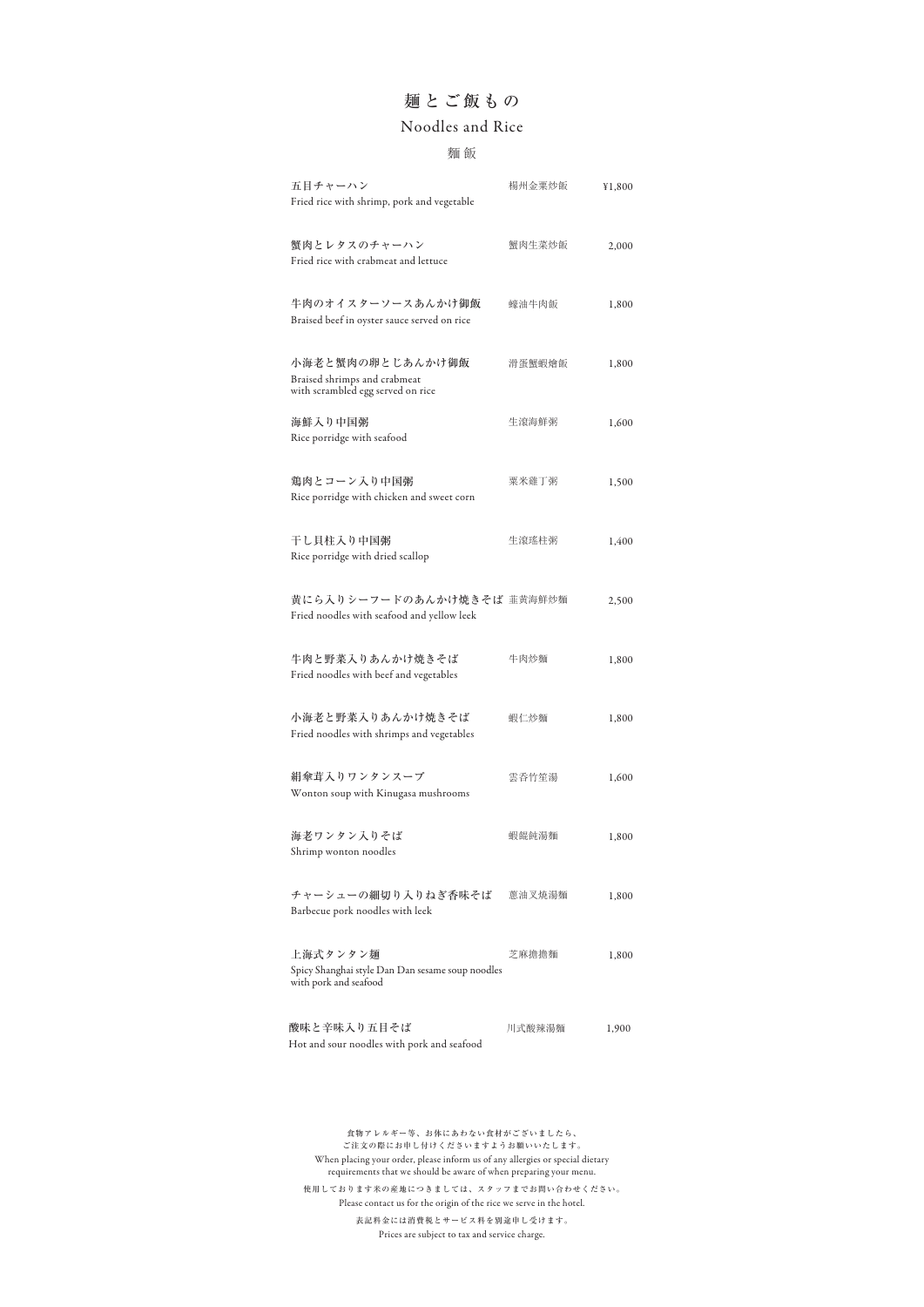| しゅうまい (4個)<br>Steamed shao mai dumplings (4 pieces)                                        | 魚子燒賣  | ¥1,100 |
|--------------------------------------------------------------------------------------------|-------|--------|
| 海老蒸し餃子(3個)<br>Steamed shrimp dumplings (3 pieces)                                          | 筍尖鮮蝦餃 | 1,000  |
| タロ芋入り五目春巻き (3本)<br>Deep-fried spring rolls<br>with yam and shrimp (3 pieces)               | 芋絲蝦春巻 | 1,000  |
| 三種きのこ入り網春巻き(3個)<br>Deep-fried spring rolls<br>with three varieties of mushrooms (3 pieces) | 三菇炸網巻 | 1,000  |

## 点心類

### 点 心

## Dim Sum

| マンゴプリン                                      | 香芒凍布甸   | ¥1,300 |
|---------------------------------------------|---------|--------|
| Mango pudding                               |         |        |
|                                             |         |        |
| フルーツ入り杏仁豆腐                                  | 杏仁豆腐    | 1,000  |
| Sweet almond jelly with fruits              |         |        |
|                                             |         |        |
| タピオカとフルーツ入りココナッツミルク                         | 西米露     | 1,000  |
| Coconut milk with tapioca and fruits        |         |        |
|                                             |         |        |
| 黒ゴマ餡入りゴマ団子                                  | 麻茸煎堆仔   | 600    |
| Deep-fried sweet sesame balls               |         |        |
| with black sesame paste (2 pieces)          |         |        |
| 栗と小豆餡入りゴマ団子                                 | 栗子豆沙煎堆仔 | 600    |
|                                             |         |        |
| Deep-fried sweet sesame balls               |         |        |
| with chestnut and red bean paste (2 pieces) |         |        |

デザート

甜 品

### Dessert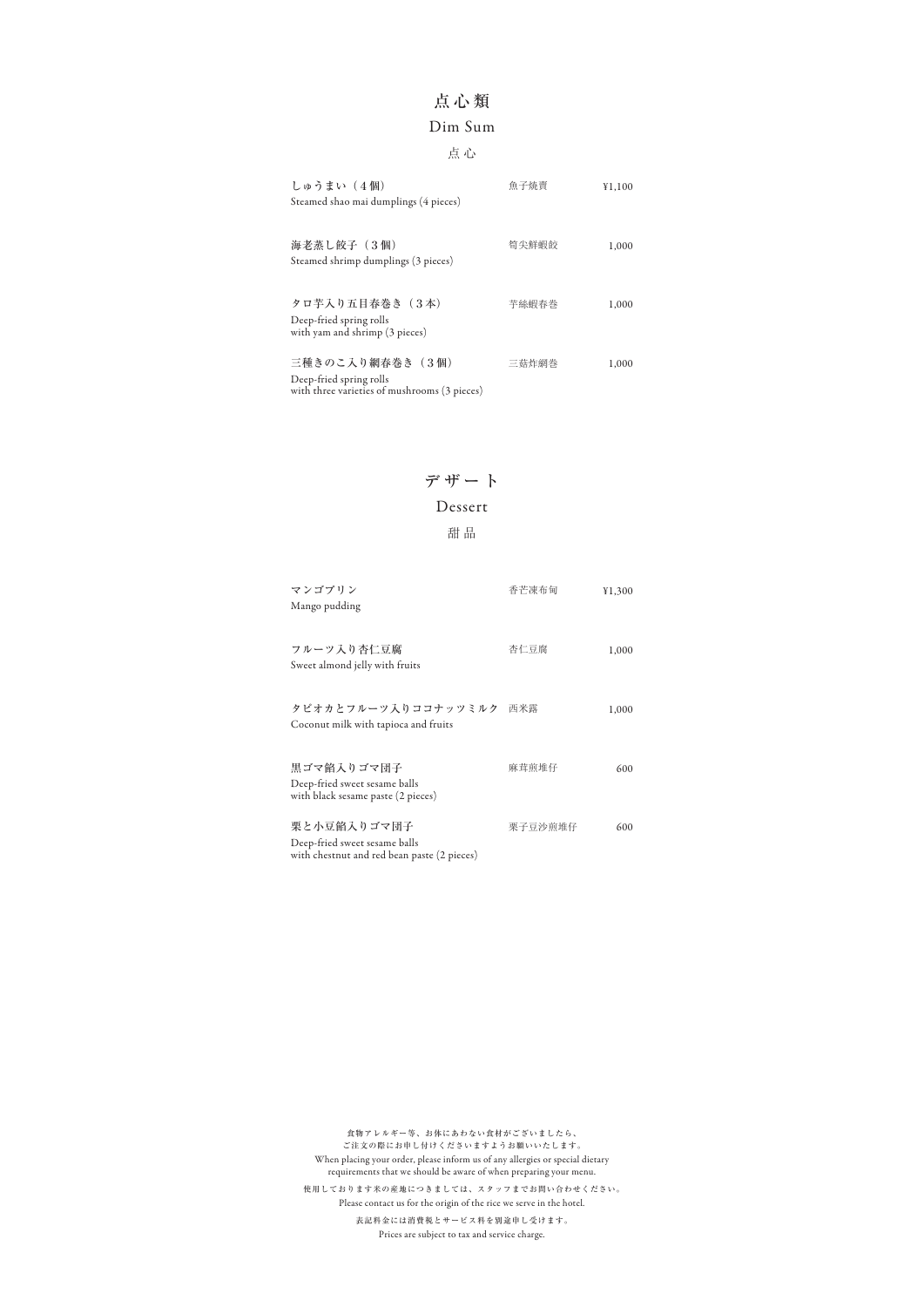$11:30 \sim 16:30$  (L.O.) 平日限定飲茶セット Dim Sum Set

籠仔蒸三點心 蒸し点心三種 Three kinds of steamed dim sum

 $\overline{\phantom{a}}$ 

是日極品點精選 揚げ点心三種 Three kinds of deep-fried dim sum

 $\overline{\phantom{a}}$ 

#### ¥4,000

青菜鮮沙律 Chef's special salad 特製サラダ

 $\overline{\phantom{a}}$ 

韮黄蝦雲呑湯 黄にら入り海老ワンタンスープ Wonton soup with yellow leek

 $\overline{\phantom{a}}$ 

楊州金粟炒飯 五目チャーハン Fried rice with shrimp, pork and vegetable

 $\overline{\phantom{a}}$ 

自選精甜品 三種デザートから1品お選びいただけます Your choice of one dessert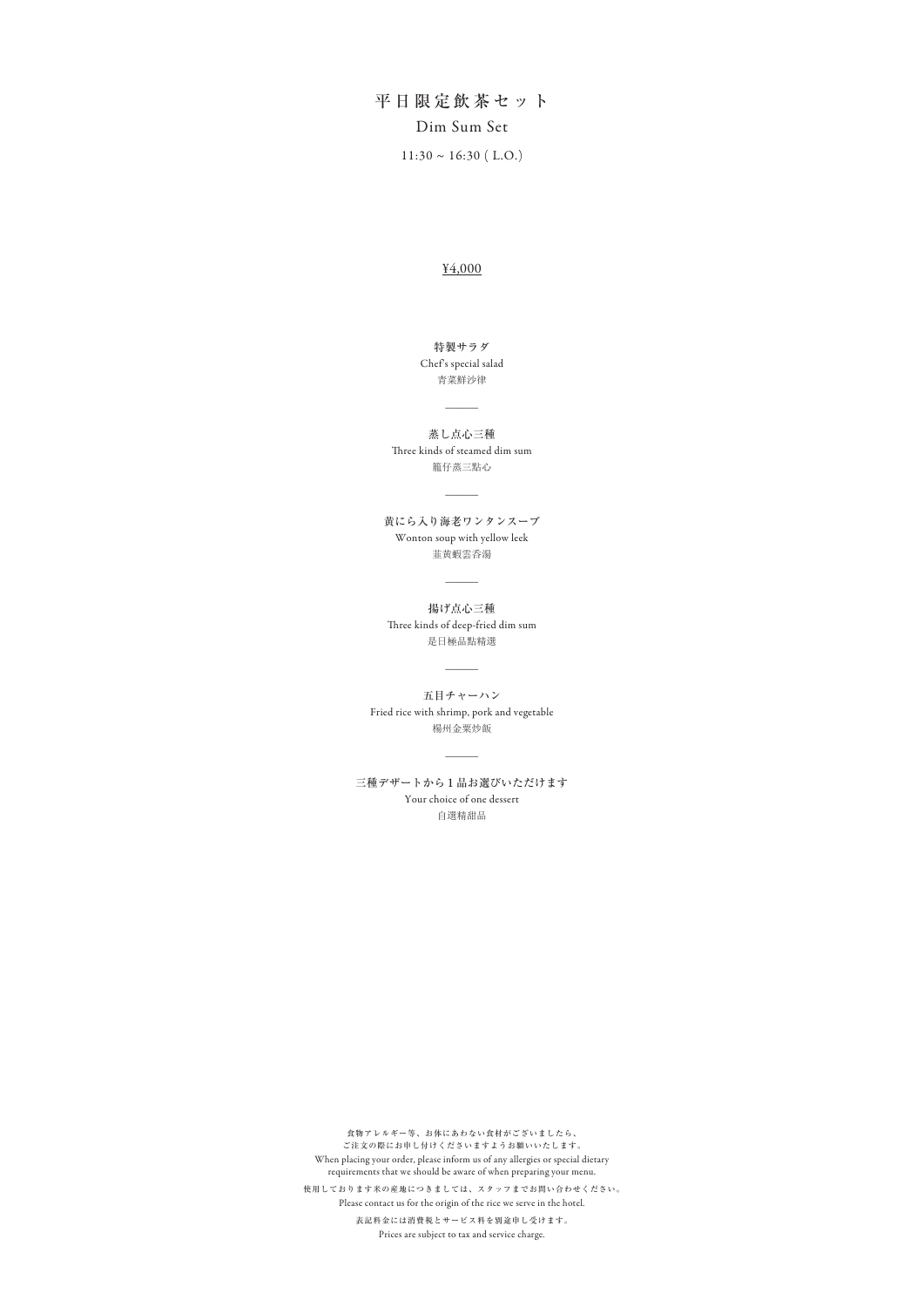| しゅうまい (4個)<br>Steamed shao mai dumplings (4 pieces)                                         | 魚子焼賣  | ¥1,100 |
|---------------------------------------------------------------------------------------------|-------|--------|
| 海老蒸し餃子 (3個)<br>Steamed shrimp dumplings (3 pieces)                                          | 筍尖鮮蝦餃 | 1,000  |
| タロ芋入り五目春巻き(3本)<br>Deep-fried spring rolls<br>with yam and shrimp (3 pieces)                 | 芋絲蝦春巻 | 1,000  |
| 三種きのこ入り網春巻き (3個)<br>Deep-fried spring rolls<br>with three varieties of mushrooms (3 pieces) | 三菇炸網巻 | 1.000  |

#### 点 心

## 軽 食

## Weekday Light Meal

 $14:30 \sim 16:30$  (L.O.)

#### Dim Sum

### 点心類

Rice porridge with dried scallop

| 海老ワンタン入りそば<br>Shrimp wonton noodles                                                   | 蝦餛飩湯麵  | ¥900  |
|---------------------------------------------------------------------------------------|--------|-------|
| チャーシューの細切り入りねぎ香味そば<br>Barbecue pork noodles with leek                                 | 蔥油叉焼湯麵 | 900   |
| 上海式タンタン麺<br>Spicy Shanghai style Dan Dan sesame soup noodles<br>with pork and seafood | 芝麻擔擔麵  | 1,100 |
| 蟹肉とレタスのチャーハン<br>Fried rice with crabmeat and lettuce                                  | 蟹肉生菜炒飯 | 1,000 |
| 干し貝柱入り中国粥                                                                             | 生滾瑤柱粥  | 800   |

麵 飯

#### Noodles and Rice

## 麺とご飯もの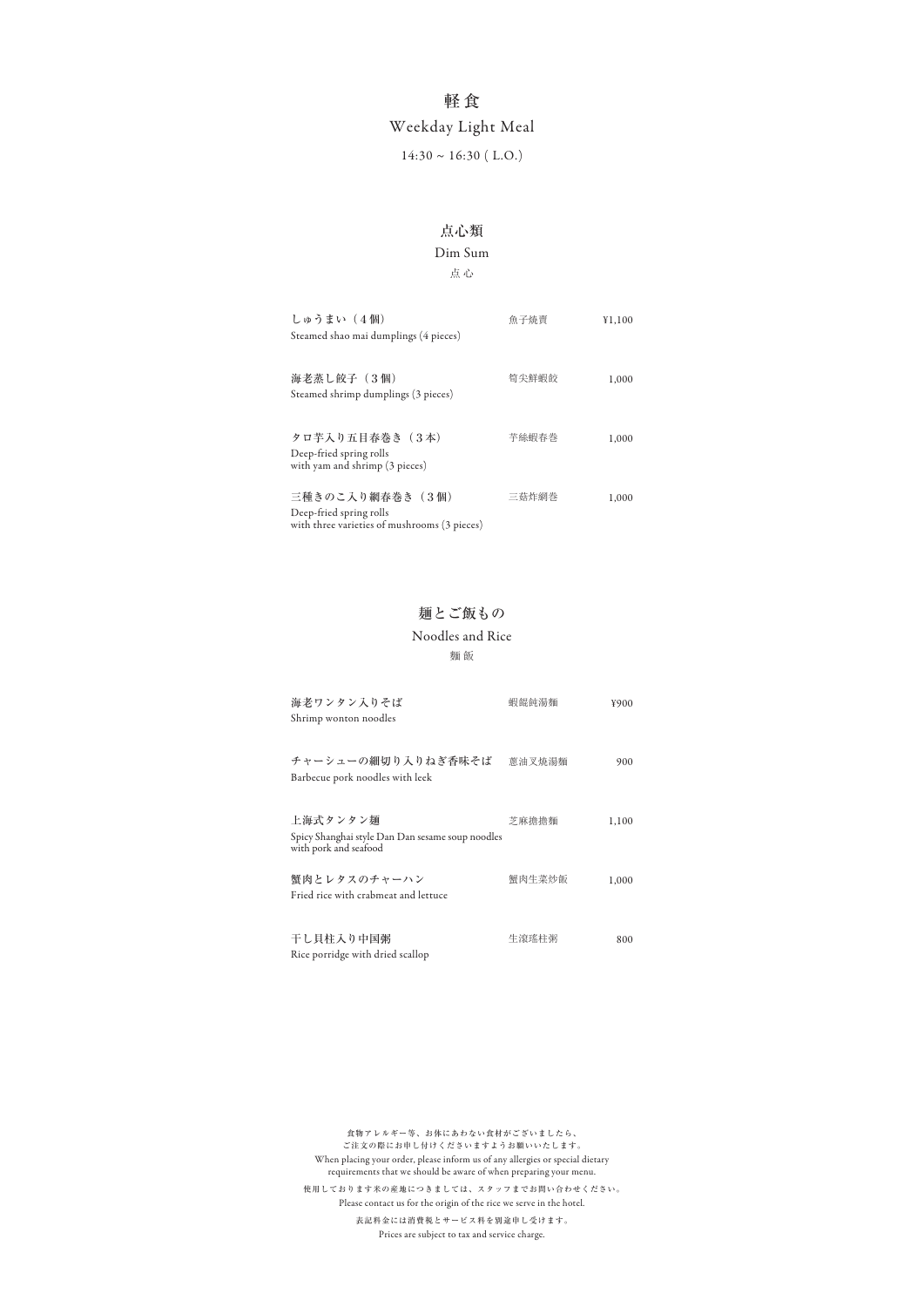| マンゴプリン<br>Mango pudding                                                                     | 香芒凍布甸   | ¥1,300 |
|---------------------------------------------------------------------------------------------|---------|--------|
| フルーツ入り杏仁豆腐<br>Sweet almond jelly with fruits                                                | 杏仁豆腐    | 1,000  |
| タピオカとフルーツ入りココナッツミルク<br>Coconut milk with tapioca and fruits                                 | 西米露     | 1,000  |
| 黒ゴマ餡入りゴマ団子<br>Deep-fried sweet sesame balls<br>with black sesame paste (2 pieces)           | 麻茸煎堆仔   | 600    |
| 栗と小豆餡入りゴマ団子<br>Deep-fried sweet sesame balls<br>with chestnut and red bean paste (2 pieces) | 栗子豆沙煎堆仔 | 600    |

#### 甜 品

## 軽 食

## Weekday Light Meal

 $14:30 \sim 16:30$  (L.O.)

### Dessert

## デザート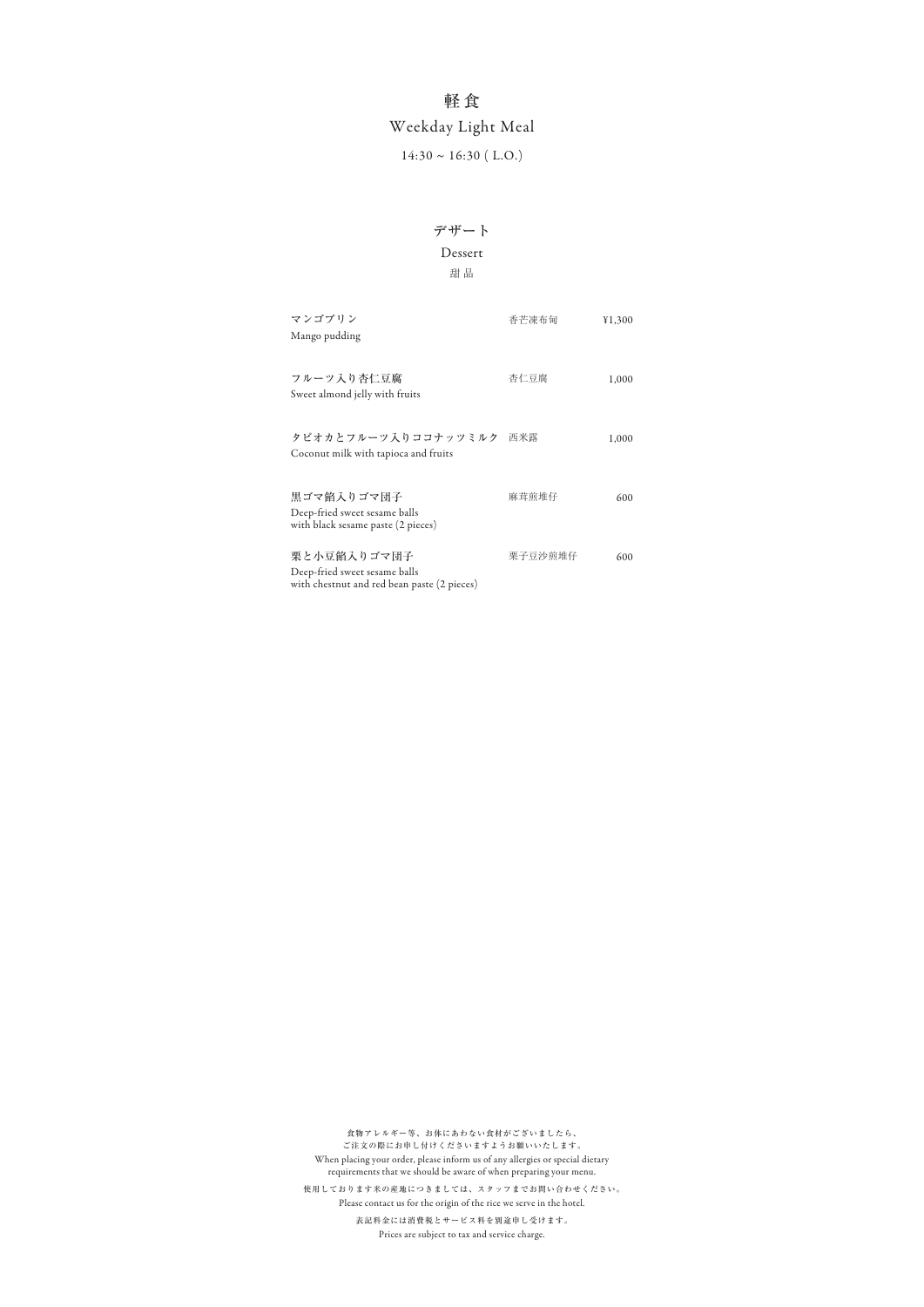籠仔蒸三點心 あわびしゅうまいと蒸し点心二種 Three kinds of steamed dim sum

 $\overline{\phantom{a}}$ 

土日祝日限定飲茶セット Dim Sum Set

> 尖嘴鱏翅湯餃 えいひれ入り蒸しスープ餃子 Steamed fish fin dumpling soup

 $11:30 \sim 16:30$  (L.O.)

 $\overline{\phantom{a}}$ 

是日極品點精選 揚げ点心三種 Three kinds of deep-fried dim sum

 $\overline{\phantom{a}}$ 

#### ¥6,000

白灼鮮蔬菜 Boiled vegetable with special soy sauce 野菜の湯引き 特製醤油ソース

 $\overline{\phantom{a}}$ 

糖醋鮮蝦球 "天使の海老" 甘酢ソース Sweet and sour prawns

豉油皇炒麺 Hong Kong style stir-fried noodles with soy sauce 香港風醤油焼きそば

干貝杞子粥 Rice porridge with dried scallop and goji berries クコの実と干貝柱入りお粥

 $\overline{\phantom{a}}$ 

#### 三種デザートから1品お選びいただけます

Please select one noodle or rice dish お好きな麺かご飯ものをお選びください。

 $\overline{\phantom{a}}$ 

Or

食物アレルギー等、お体にあわない食材がございましたら、 ご注文の際にお申し付けくださいますようお願いいたします。 When placing your order, please inform us of any allergies or special dietary requirements that we should be aware of when preparing your menu. 表記料金には消費税とサービス料を別途申し受けます。 Prices are subject to tax and service charge. 使用しております米の産地につきましては、スタッフまでお問い合わせください。 Please contact us for the origin of the rice we serve in the hotel.

自選精甜品

Your choice of one dessert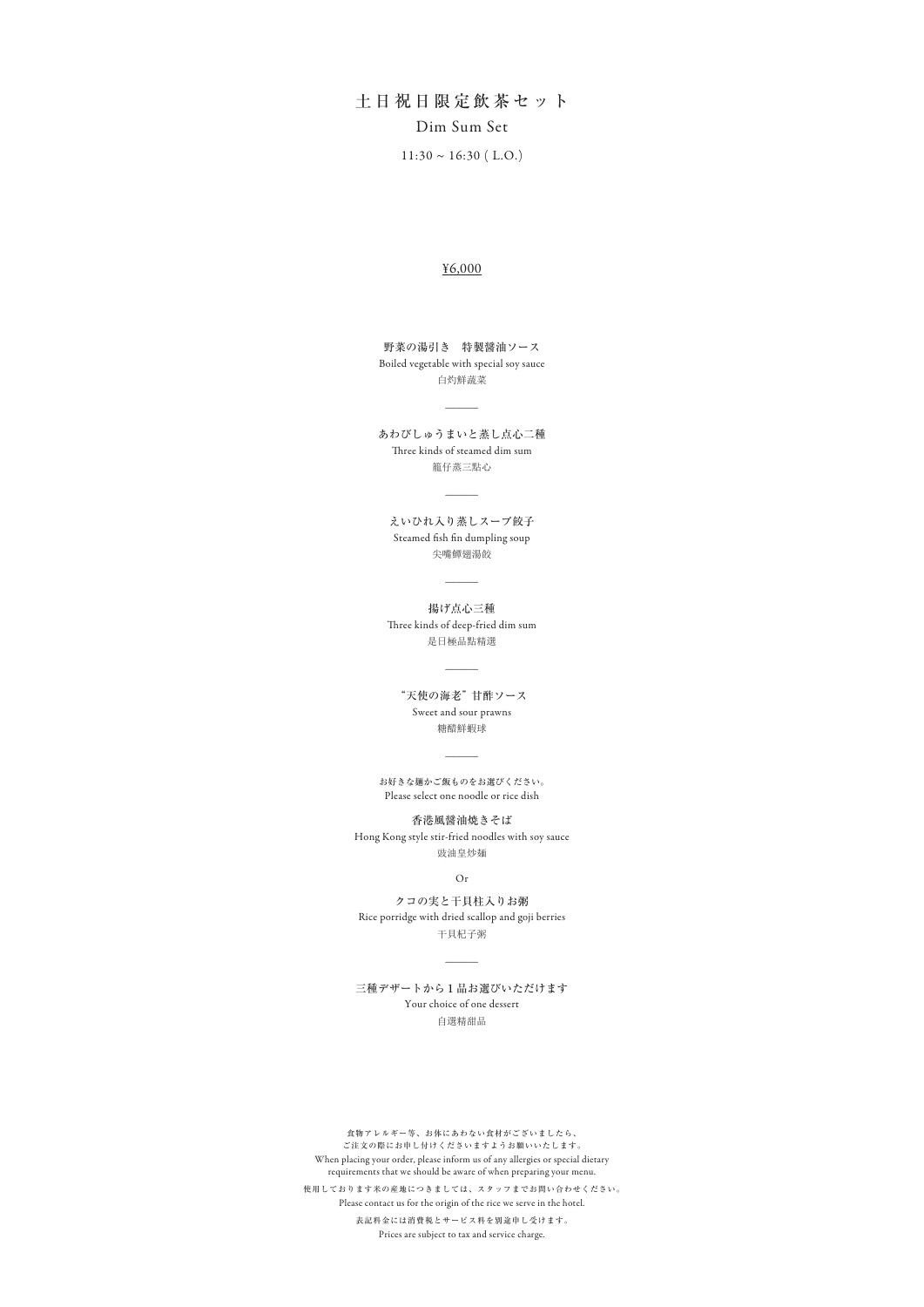| タロ芋入り五目春巻き (3本)<br>Deep-fried spring rolls<br>with yam and shrimp (3 pieces)                  | 芋絲蝦春巻 | ¥1,000 |
|-----------------------------------------------------------------------------------------------|-------|--------|
| しゅうまい (4個)<br>Steamed shao mai dumplings (4 pieces)                                           | 魚子焼賣  | 1,100  |
| 海老蒸し餃子 (3個)<br>Steamed shrimp dumplings (3 pieces)                                            | 竹笙筍蝦餃 | 1,000  |
| 三種きのこ入り網春巻き(3個)<br>Deep-fried spring rolls<br>with three varieties of mushrooms (3 pieces)    | 三菇炸網巻 | 1,000  |
| 鶏肉入りもち米はすの葉包み(2個)<br>Steamed glutinous rice<br>and chicken wrapped in lotus leaves (2 pieces) | 荷葉糯米雞 | 1,000  |
| 干し海老入り揚げ餃子 (3個)<br>Deep-fried dumplings<br>with dried shrimp (3 pieces)                       | 安蝦鹹水角 | 1,000  |
| チャーシュー入り饅頭 (2個)<br>Steamed barbecue pork buns (2 pieces)                                      | 蠔阜叉焼飽 | 600    |

点 心

## 土日祝祭日限定点心類 Holiday Special Dim Sum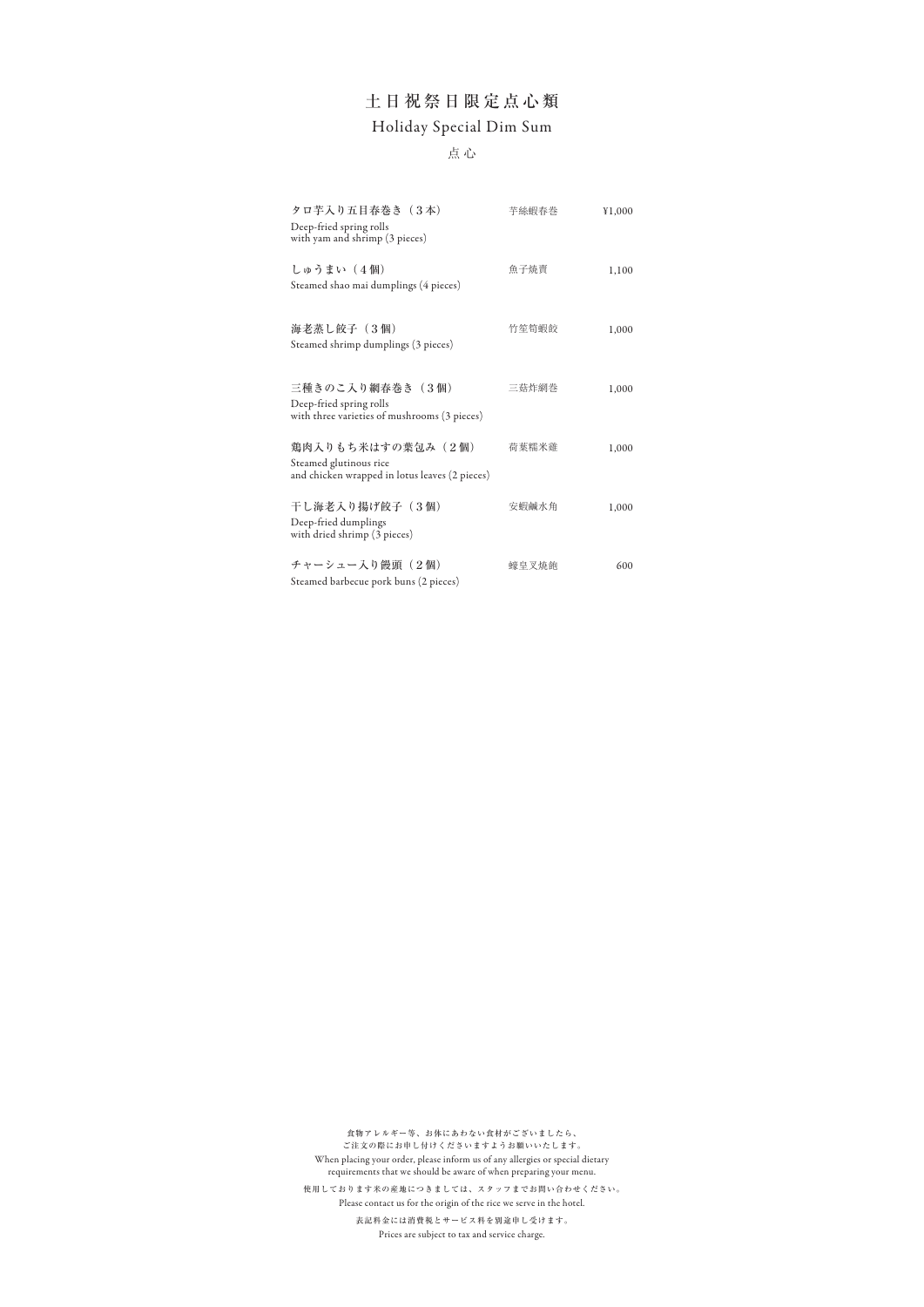# ランチコース Lunch

 $11:30 \sim 14:30$  (L.O.)

### "Kyoko" 京胡(キョウコ)

碧緑炒双鮮 小海老&いかと野菜炒め Stir fry shrimp & cuttlefish

 $\overline{\phantom{a}}$ 

#### ¥4,500

XO汁白灼三文魚 Salmon with China Shadow XO sauce サーモンの湯引き XO醤おろしソース

 $\overline{\phantom{a}}$ 

柚香蟹肉蕪菁茸羹 蟹肉とかぶの柚子風味スープ Turnip & crabmeat soup with Yuzu

 $\overline{\phantom{a}}$ 

漁家炒素菜 野菜の漁村風炒め Wok seared vegetable & dried scallop

 $\overline{\phantom{a}}$ 

沙爹山葯鶏球 鶏肉と長芋のサテーソース煮 Chicken & Chinese yam with satay sauce

 $\overline{\phantom{a}}$ 

腊腸粒炒飯 腸詰めチャーハン Sausage fried rice

 $\overline{\phantom{a}}$ 

師傅精選甜品 おすすめデザート Chef's special dessert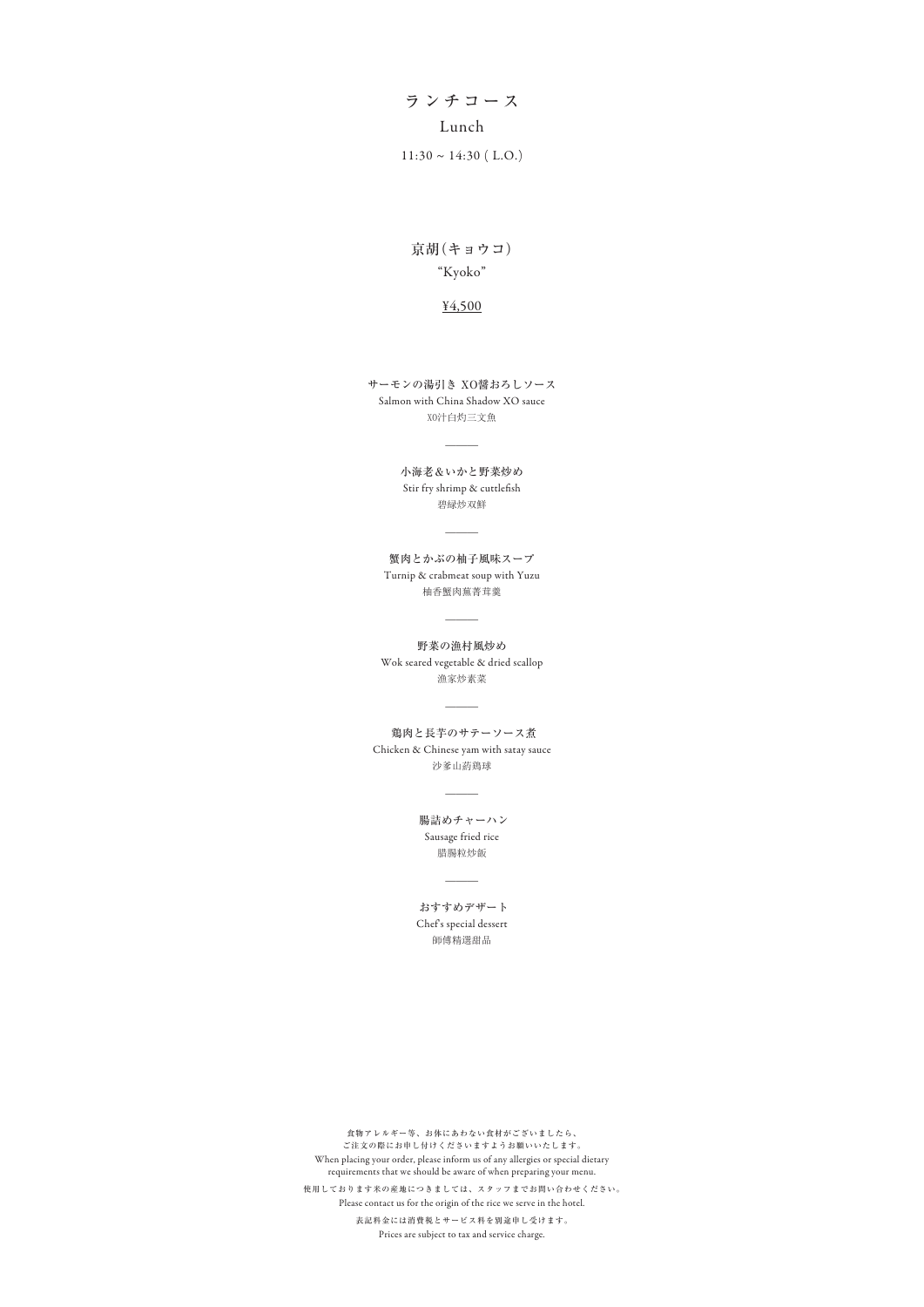# ランチコース Lunch

 $11:30 \sim 14:30$  (L.O.)

### "Biwa" 琵琶(ビワ)

#### ¥7,000

中午美小食盤 Cantonese cold appetizers CHINA SHADOW 特製冷菜

 $\overline{\phantom{a}}$ 

碧緑柚子炒双鮮 二種シーフードの柚子風味炒め Wok seared seafood with Yuzu

 $\overline{\phantom{a}}$ 

紫菜海皇羹 生海苔&シーフードのスープ Raw seaweed & seafood soup

 $\overline{\phantom{a}}$ 

籠仔蒸双點心 CHINA SHADOW 特製蒸し点心 Steamed dim sum

 $\overline{\phantom{a}}$ 

干焼大蝦球 "天使の海老" チリソース煮 Prawns in chili sauce

鎮江黒椒牛肉片 国産牛肉の黒胡椒&黒酢ソース Black pepper & black bineger wok seared Japanese beef

 $\overline{\phantom{a}}$ 

 $\overline{\phantom{a}}$ 

師傅精選甜品 おすすめデザート Chef's special dessert

腊腸粒炒飯 腸詰めチャーハン Sausage fried rice

 $\overline{\phantom{a}}$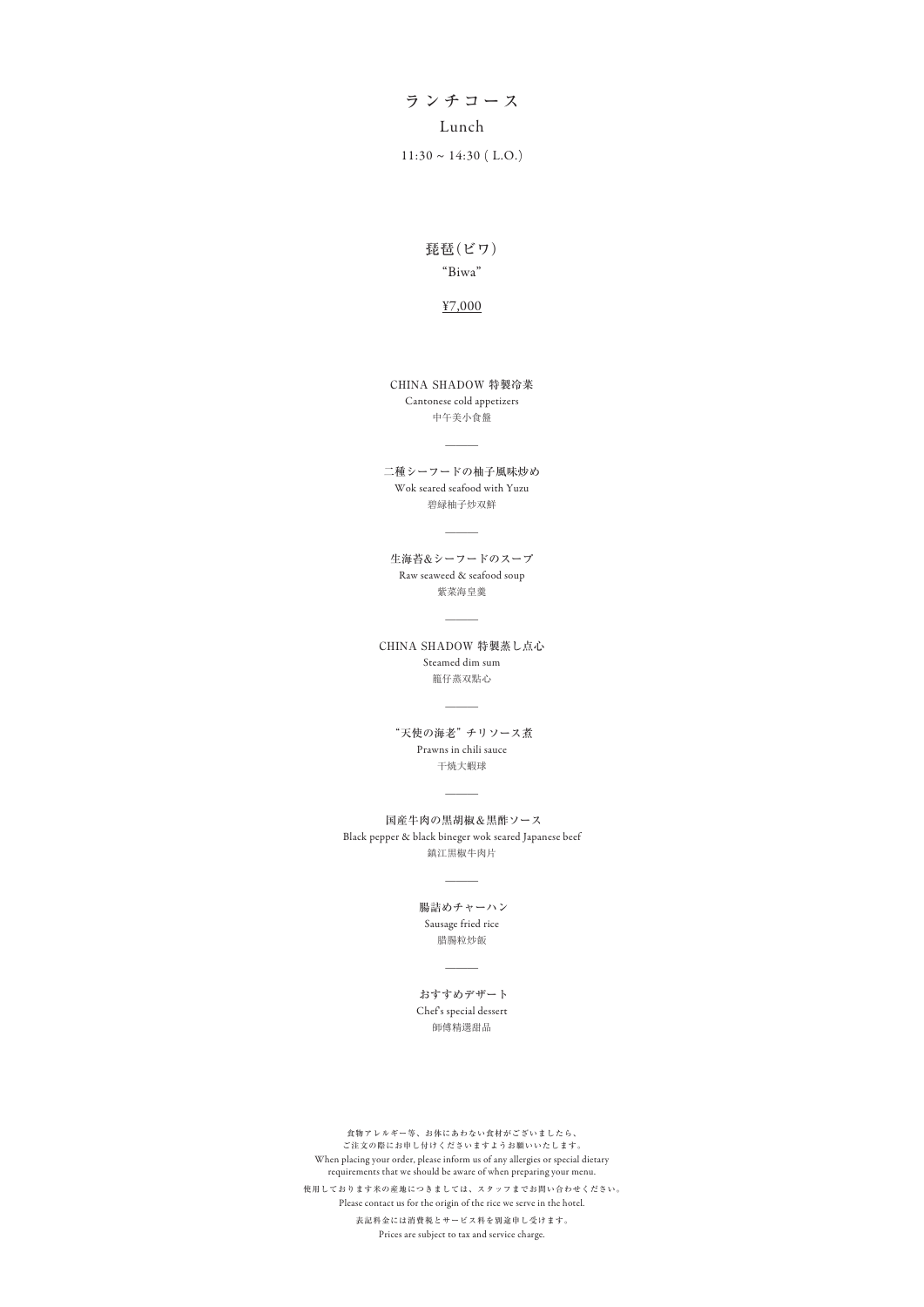## キッズセット Kid's Set

滑蛋牛肉 牛肉のオムレツ Chinese-style omelette filled with beef

 $\overline{\phantom{a}}$ 

#### ¥3,500

粟米湯 Sweet corn soup コーンスープ

 $\overline{\phantom{a}}$ 

砕炸子雞球 鶏の唐揚げ Deep-fried chicken

 $\overline{\phantom{a}}$ 

沙律明蝦球 海老のマヨネーズソース Deep-fried prawns in mayonnaise sauce

 $\overline{\phantom{a}}$ 

咖口厘香炒飯 カレー風味の炒飯 Fried rice with curry sauce

 $\overline{\phantom{a}}$ 

蝦餃 海老蒸し餃子 Steamed shrimp dumplings

 $\overline{\phantom{a}}$ 

鮮什果豆腐

 フルーツ入り杏仁豆腐 Sweetened almond jelly with fresh fruit

 $\overline{\phantom{a}}$ 

春巻 五目春巻き Deep-fried spring rolls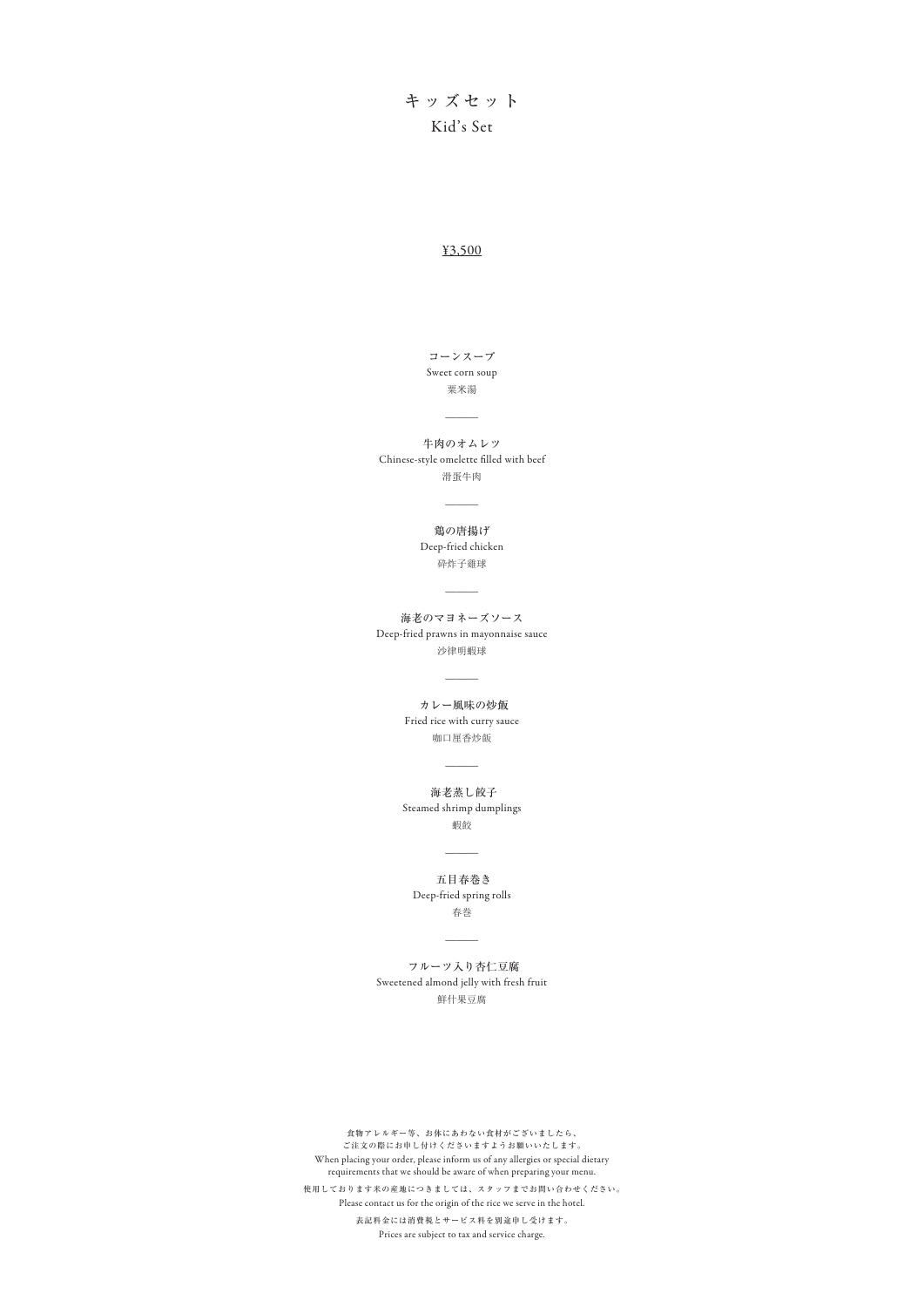ベジタリアンコース

### Vegetarian Course

 $11:30 \sim 14:30$  (L.O.)  $18:00 \sim 21:00$  (L.O.)

#### ¥10,000

菩提冷盤 Assorted vegetarian appetizers 精進前菜盛り合わせ

 $\overline{\phantom{a}}$ 

七彩炒精進肉絲 グルテンミートの細切りと五目野菜の炒め Sautéed seitan and mix vegetables

 $\overline{\phantom{a}}$ 

蒜茸炒時蔬 野菜のガーリックソルト炒め Sautéed vegetables with garlic and salt

 $\overline{\phantom{a}}$ 

花茹燉素菜湯 花しいたけと若芽白菜の蒸しスープ Vegetable soup with black mushrooms and Chinese cabbage

 $\overline{\phantom{a}}$ 

黒醋精進肉塊 グルテンミートの黒酢ソース Shanghai style sweet and sour seitan

 $\overline{\phantom{a}}$ 

素菜煲泡飯 五目野菜の雑炊 土鍋仕立て Clay pot rice porridge with mix vegetables

 $\overline{\phantom{a}}$ 

鮮果愛玉子 フルーツ入り愛玉ゼリー Aiyu jelly with fruits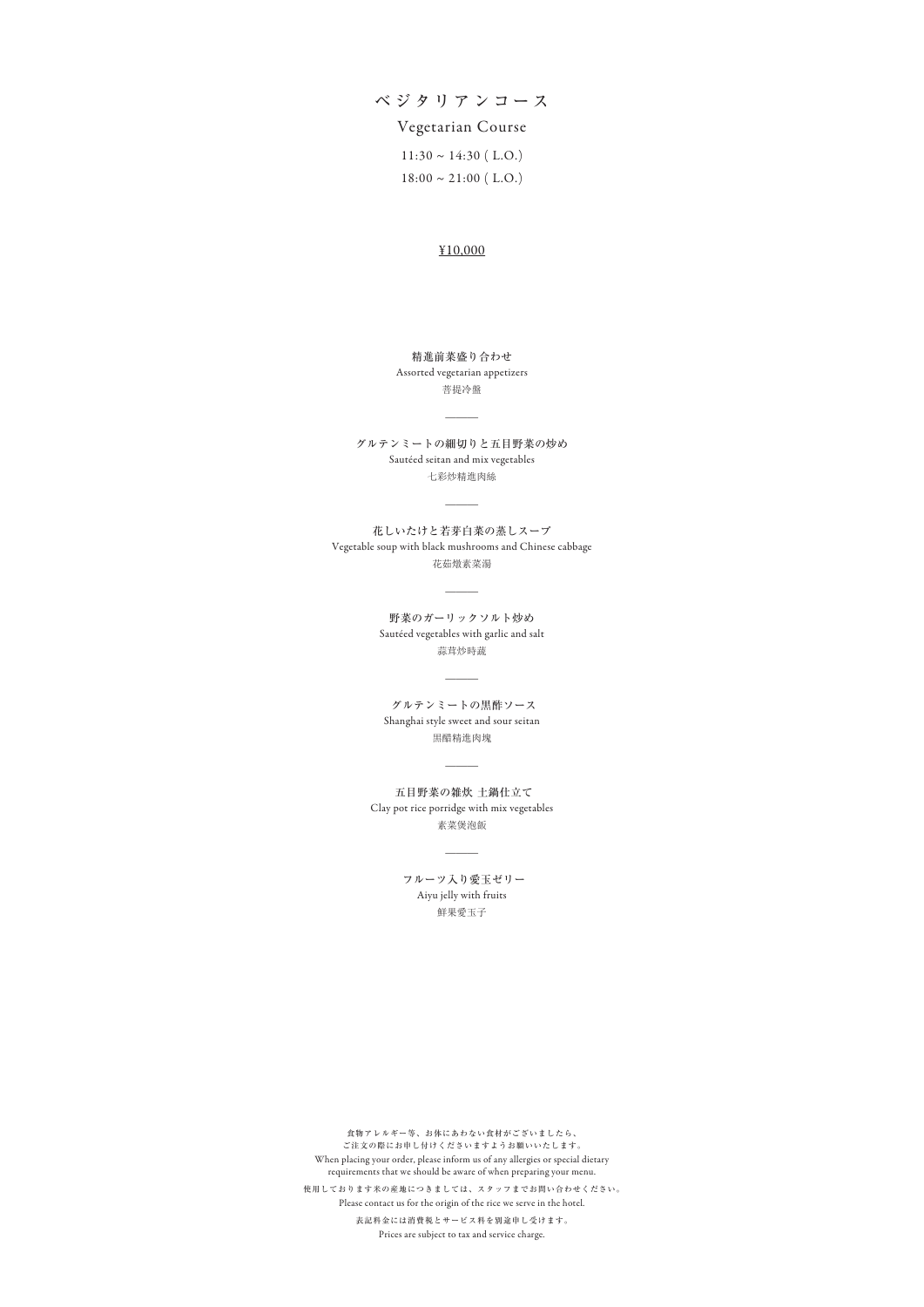| 野菜の唐辛子甘酢漬け<br>Hot and sour pickled vegetables                              | 酸辣上素菜  | 42,200 |
|----------------------------------------------------------------------------|--------|--------|
| 絹傘茸入り精進野菜スープ 昆布風味<br>Kinugasa mushrooms and vegetables in kelp broth       | 竹笙什素羹  | 1,800  |
| 野菜のガーリックソルト炒め<br>Sautéed vegetables with garlic                            | 蒜茸炒時蔬  | 1,800  |
| グルテンミートの細切りと五目野菜の炒め 七彩炒精進肉絲<br>Sautéed seitan and mix vegetables           |        | 2,000  |
| グルテンミートの黒酢ソース<br>Shanghai style sweet and sour seitan                      | 黒醋精進肉塊 | 2,000  |
| 四川風精進マーボー豆腐<br>Braised tofu and vegetables in chili sauce                  | 素食麻婆豆腐 | 1,800  |
| グルテンミートとピーナッツの四川風辛味炒め 宮保炒雞丁<br>Sautéed seitan with dried chili and peanuts |        | 2,000  |
| フルーツカクテル入り愛玉ゼリー<br>Aiyu jelly with fruits                                  | 什果愛玉子  | 1,000  |

## ヴィーガン アラカルト Vegan A La Carte